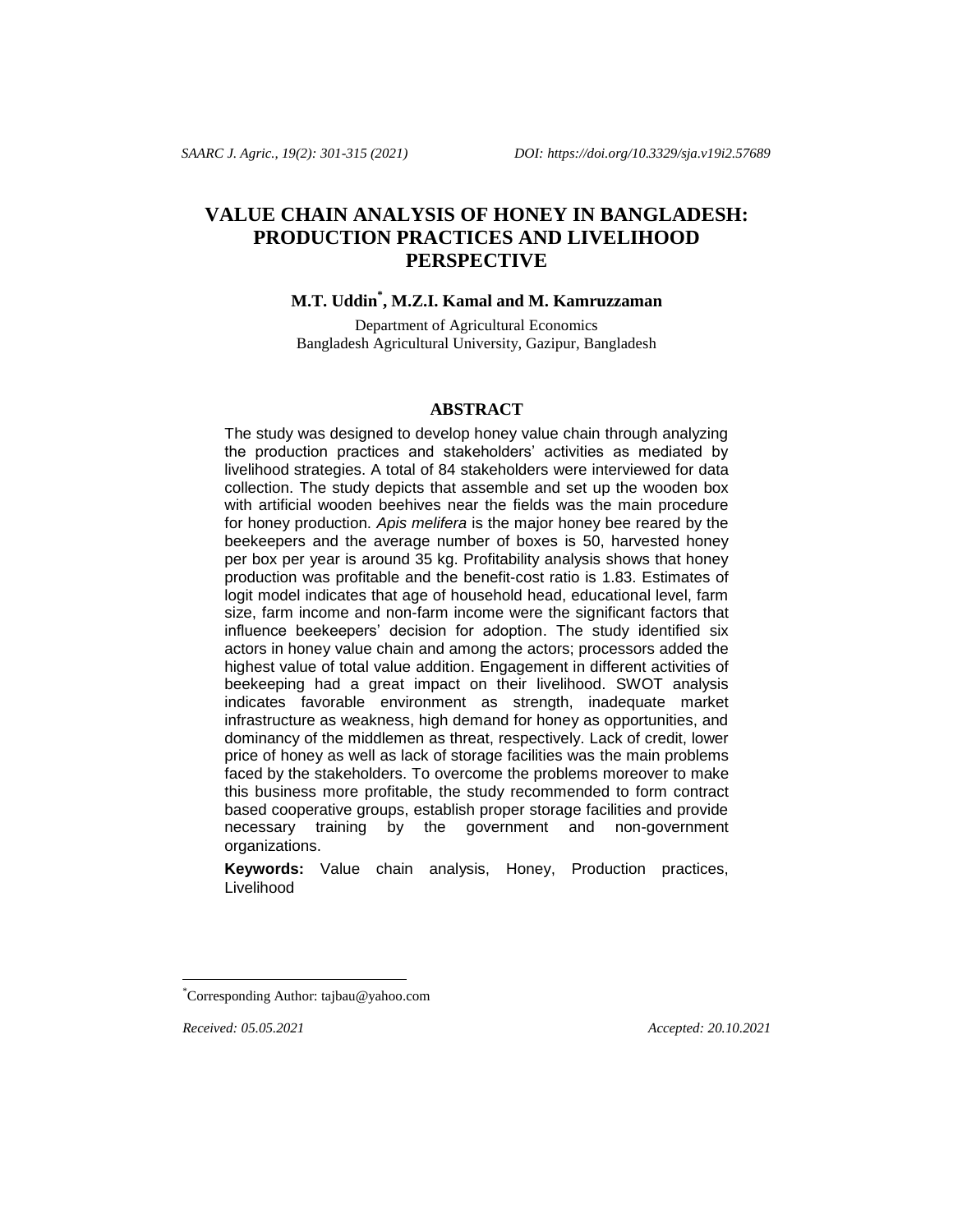## **INTRODUCTION**

As an agricultural country, majority of the people in Bangladesh are directly or indirectly involved in wide range of agricultural activities. Agriculture in Bangladesh is commercialized day by day and the farmers are showing interest in producing valuable crops like vegetable, fruit, oilseeds and pulses in parallel with traditional cereal crops. Pollination acts as the key driver for better production of these commercial crops, and the relationship between flowering plants and flower-visiting insects is of great importance in Bangladesh (Amin et al., 2019). Beekeeping is an important sub-sector of agriculture and honey bees are the most crucial pollinator of agricultural crops and more than 80% of agricultural crops are more or less dependent on bee pollination (Klein et al., 2007).

Beekeeping can play a vital role in sustainable agricultural development as it increases resource without changing environmental balance. As a cottage industry, it is a source of income of the rural people and one of the important components of integrated rural development programmes (Verma, 1990).

Honey production offers useful opportunity for poor and landless farmers to gain income as it requires minimum startup investment; can be carried out in small space close to the house and generally yield profit. Honey production are environmentally friendly activities and it offers benefit in two ways: firstly, increase in the number of managed and feral honey bee colonies increases honey production which can be sold as high value low volume product; secondly bees support and facilitates gene flow system and helps the environment at different tropic level to improve diversity and productivity (ICIMOD, 2015).

Although commercial beekeeping in Bangladesh is still in a rising stage, it is possible to make the honey farming a million-dollar business for the country. It can be an enterprise of possibility for many self-dependent, freedom loving youths and women and such initiative will ultimately contribute to the economic development of our country.

Value chain analysis is a tool to assess the inter-linkage of different actors involved in the production, processing and distribution of a product (Furuholt and Matotay, 2011). According to (Kaplinsky and Morris, 2001), the value chain describes the full range of activities which are required to bring a product or service from conception, through the different phases of production (involving a combination of physical transformation and the input of various producer services), delivery to final consumers, and final disposal after use.

The present study is linked in some extent with other few studies, which are: Bhattarai et al. (2020) conducted a study on value chain analysis of honey bee (*Apis mellifera*) products in Chitwan, Nepal and found that the producers, collectors, processors cum wholesalers and retailers were the major value chain actors and the marketing margin of wholesalers cum processors found to be highest; Amin et al.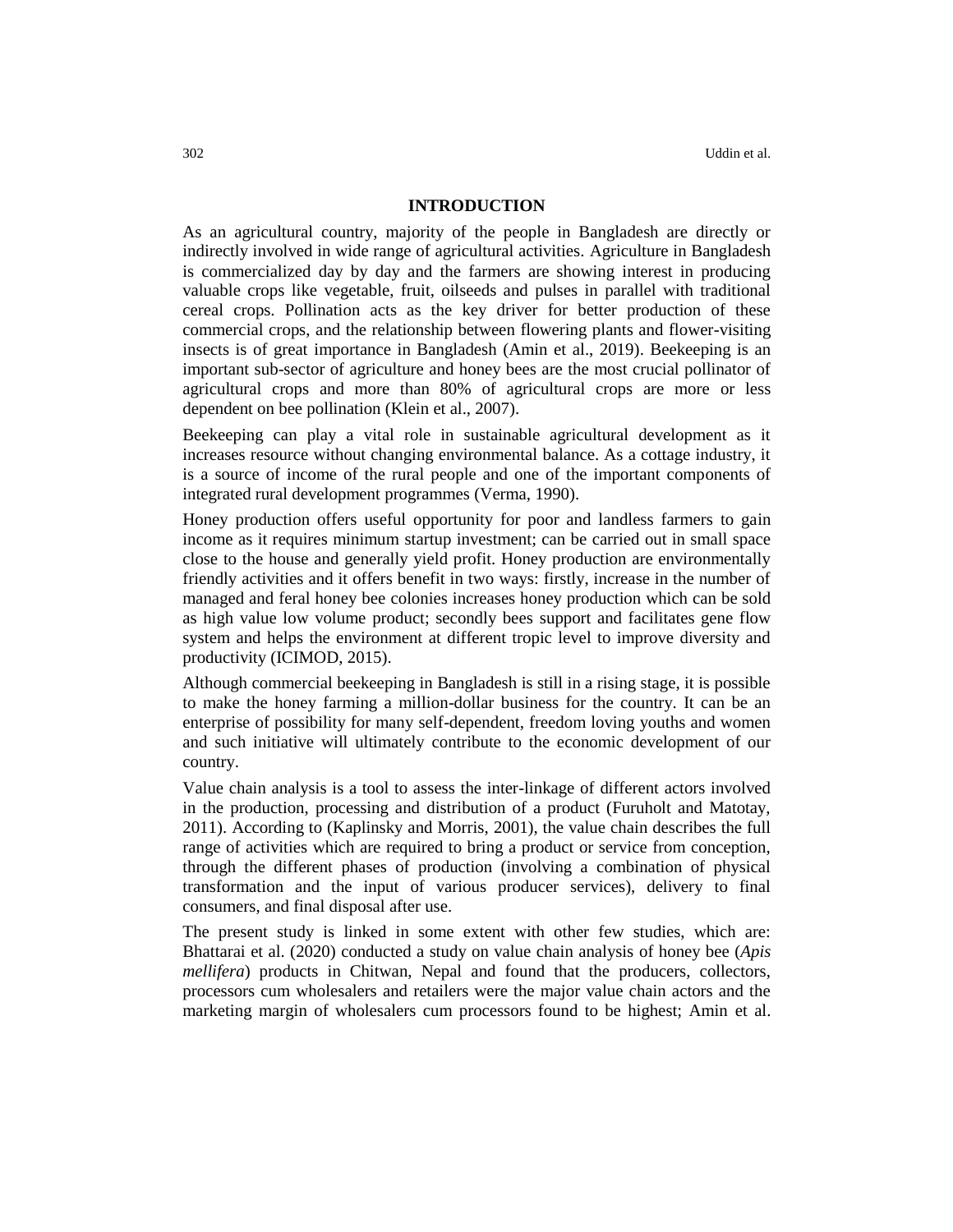(2019) studied on apiculture for sustainable agriculture: Bangladesh perspective and reported that for the development of agriculture and rural economy, bee-keeping may play a vital role as one of the economic activities. Moreover, for strengthening highvalue cash crop production, proper pollination could be ensured through apiculture; Shrestha et al. (2017) performed a study on honey value chain analysis: a case study of Gahate village, Lamjung district of Nepal and pointed out that honey value chain is relatively short initiating from producers and ending in consumers and includes actors like input suppliers and service providers, producers, wholesalers, retailers and consumers; and Islam et al. (2015) performed the financial analysis of apiculture profitability in Bangladesh and revealed that *Apis mellifera* bee species have a higher IRR than *Apis cerana* for a particular size.

It is evident from the above discussion that research on value chain analysis of honey in Bangladesh is rare and many policy level questions still are remained unanswered. Therefore, this study was designed to support the policy makers to formulate strategic policies for an effective value chain considering production practices and livelihood status of the stakeholders. The current study was aimed to examine the nature and extent of honey production along with profitability. The study also encompassed the factors affecting adoption of honey production along with development of honey value chain map, value addition by different actors and policy options.

#### **MATERIALS AND METHODS**

#### **Study Areas and Sample Size**

Most of the beekeeping approaches has been taken places based on the nectarine sources of flowers and the beekeepers move their hives according to the availability of nectar and pollen sources, is known as migratory beekeeping. Afterwards, Modhupur upazila of Tangail district, Gurudaspur upazila of Natore district and Birol upazila of Dinajpur district were purposively selected as a place of study area. The primary data was collected from a total of 6 input suppliers, 60 beekeepers, 3 processors, 3 traders, 6 retailers and 6 consumers using a structured questionnaire through direct interview. Simple random sampling technique was used to select the respondents. Focus group discussion (FGD) was conducted to collect group information and cross-check the data and information. Besides, secondary information sources in the form of handouts, reports, publications, notifications, etc. having relevance and similarity with this study were also considered.

### **Analytical framework**

For analyzing the data, a combination of descriptive, mathematical and statistical techniques was used to achieve the objectives and to get the meaningful results. Profitability of honey production from the view point of individual beekeeper was measured in terms of gross return, gross margin, net return and benefit cost ratio (Dilon and Hardaker, 1993). The formulas needed for the calculation of profitability were discussed below: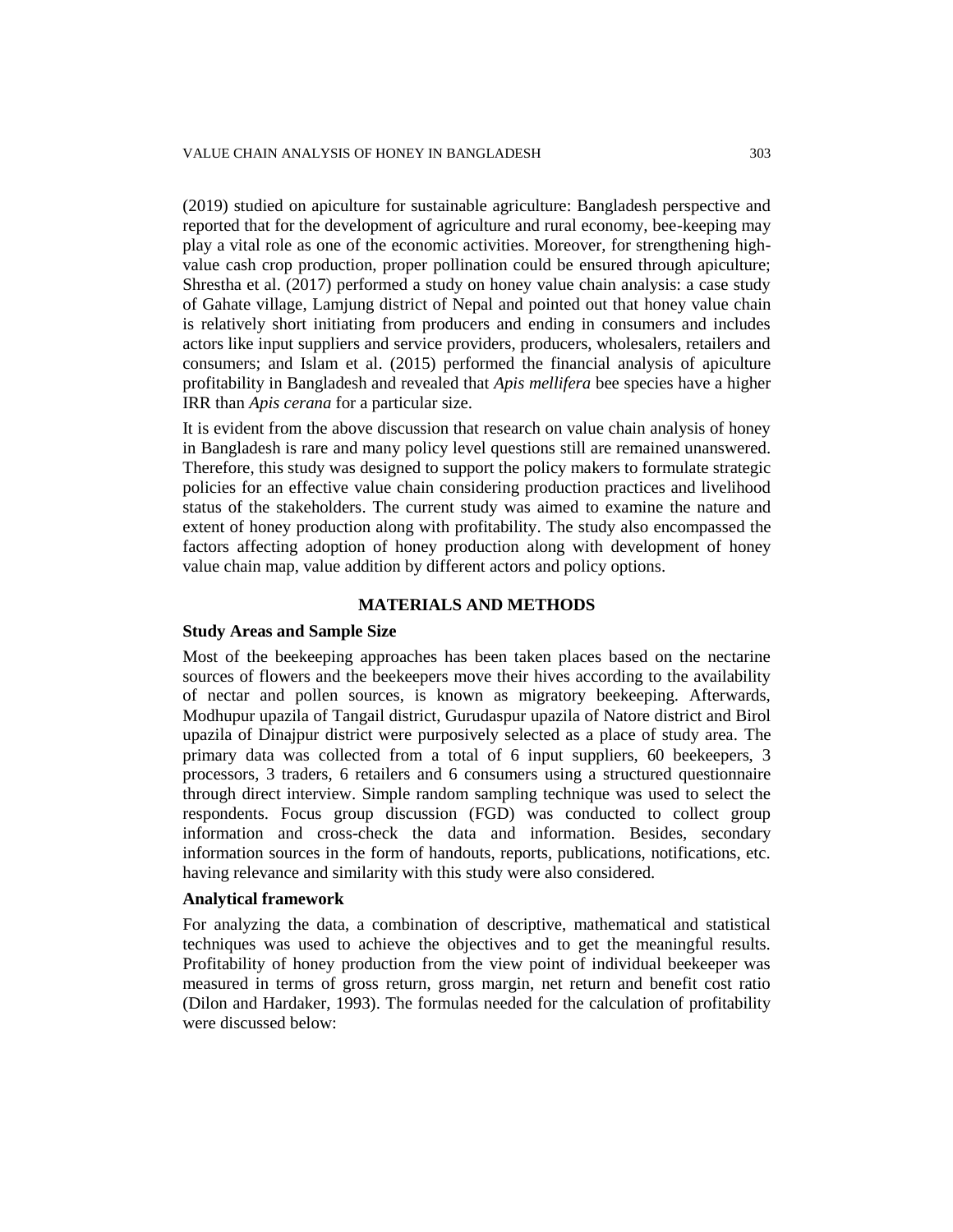$GR = P \times Q$ ;  $GM = GR - TVC$ ;  $NR = GR - (TFC + TC)$ ;  $BCR = GR - (TFC + TC)$ TVC)

Where,

 $GR = Gross$  return (Tk); P = Sales price of the product (Tk.); Q = Yield per 100 box (Kg); GM = Gross margin (Tk.);  $TVC = Total variable cost (Tk.); NR = Net$ return (Tk.);  $TFC = Total fixed cost (Tk.);$  and  $BCR = Benefit cost ratio.$ 

As there was variation in same location among the farmers in terms of adoption of honey production, the following dichotomous logistic regression analysis (i.e., logit model) was used to identify the factors affecting adoption of honey production (Gujarati, 2003):

$$
K_i = \ln [P_i \div (1 - P_i)] = \beta_0 + \beta_1 X_1 + \beta_2 X_2 + \beta_3 X_3 + \beta_4 X_4 + \beta_5 X_5 + \beta_6 X_6 + E_i
$$

Where,

 $P_i$  is the probability of adoption and non-adoption of honey production ( $P_i = 1$  for adoption and  $P_i = 0$  for non-adoption);  $K_i =$  Probability of adoption of honey production of i<sup>th</sup> farmer;  $X_1$  = Age of household head (years);  $X_2$  = Education level of household head (years of schooling);  $X_3$  = Farm size (ha);  $X_4$  = Nonfarm income (Tk.);  $X_5$  = Training on honey production (days); ( $P_i$  = 1 indicates having training and  $P_i = 0$  indicates having no training);  $X_6$  = Farm income (Tk.);  $\beta_0$  = Intercept;  $\beta_1$  to  $\beta_6$  = Regression coefficient of the independent variables; and  $E_i =$  Error term.

In order to develop the value chain map of honey, descriptive statistics with the support of flowchart was used. Value addition at different stages of honey marketing by different stakeholders was estimated using the following equations (Acharya and Agarwal, 1987):

Gross margin = Sales price - Production cost/Purchase price;

Value addition  $=$  Gross margin - Marketing cost;

Price spread = Retailers' sales price - Farmers' sales price; and

Producers' share to consumers' Tk. = (Farmers' sales price/Retailers' sales price)  $\times$  100.

To address the livelihood patterns of the respondents, the sustainable livelihood framework analysis including the asset pentagon (which is composed of five types of capitals namely, human capital, social capital, natural capital, physical capital and financial capital) were followed (DFID, 2000).

To identify the potentials and challenges of honey value chain, SWOT analysis was constructed. SWOT analysis guides to identify the positives and negatives inside of the organization (S-W) and outside of it in the external environment (O-T) (Uddin et al., 2018).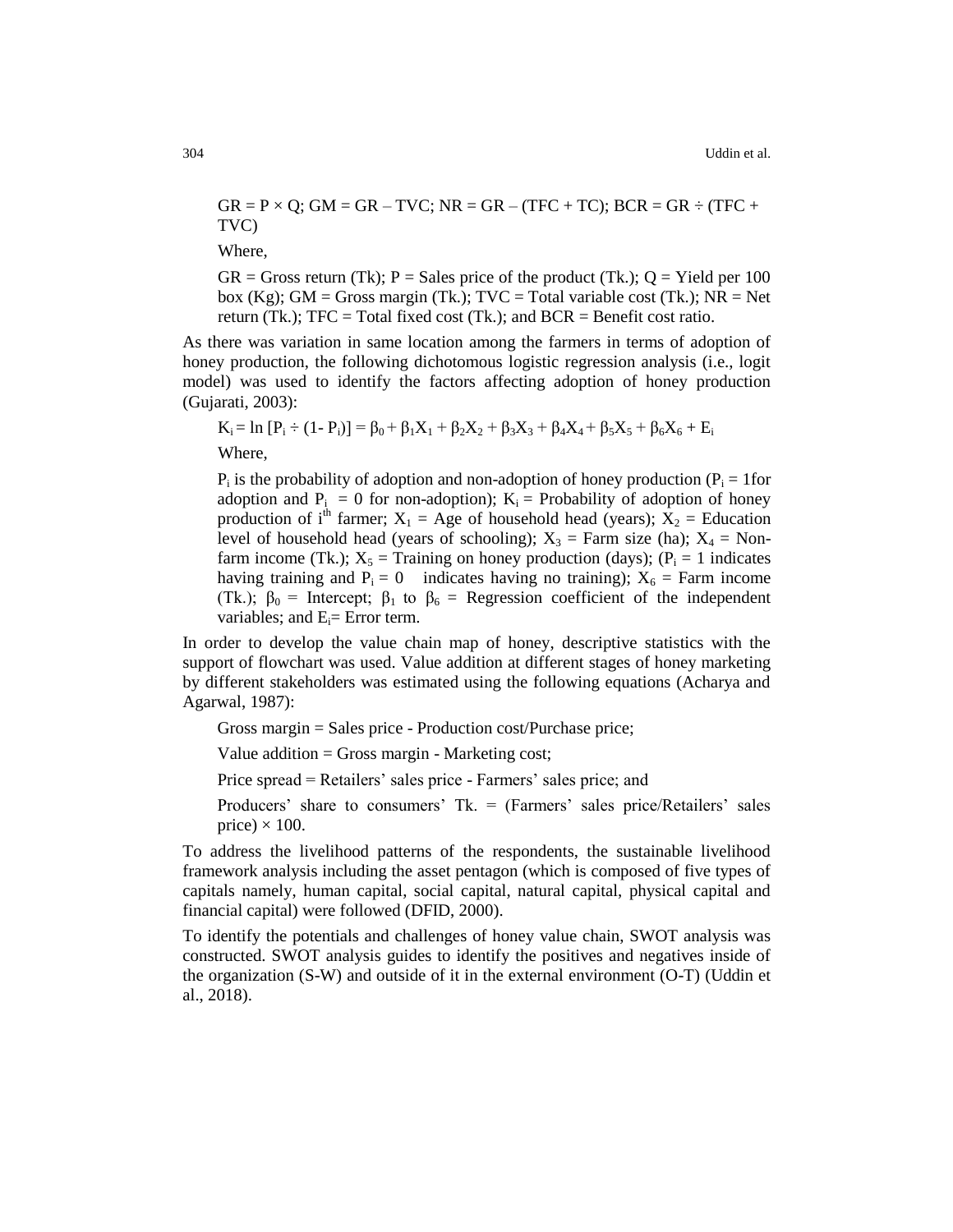Finally, to address the problems in relation to production, value addition and marketing of honey, problem facing index (PFI) was calculated using the following formula (Goswami, 2016):

$$
PFI = (P_s \times 3) + (P_m \times 2) + (P_l \times 1) + (P_n \times 0)
$$

Where,

 $P_s$  = Number of respondents facing the problems severely (weight assigned as 3);

 $P_m$  = Number of respondents facing the problems moderately (weight assigned as 2);

 $P_1$  = Number of respondents facing the problems at low level (weight assigned as 1); and  $P_n$  = Number of respondents facing no problems (weight assigned as 0).

#### **RESULTS AND DISCUSSION**

### **Socioeconomic status of the respondents**

The socioeconomic status of the respondents represented that average number of members in respondents' family was 5.63, which was almost 1.3 times higher compare to national average of 4.1 (BBS, 2016). It is seen that about 57.4% beekeepers had crossed above secondary educational level and most of the respondents' (78.7%) average years of experience was more than 10 years in honey production. With regard to the number of hives possession, majority of the beekeepers (57.0%) owned about 50-100 bee hives. In terms of training, 52.5% of the beekeepers had no training in related to beekeeping.

### **Nature and extent of honey production**

Beekeepers generally collected honey from types of honey bees in Bangladesh. The bee species are namely *Apis dorsata*, *Apiscerana*, *Apisflorea* and *Apis mellifera*. Among the four mentioned bee species, it is seen that beekeepers mainly reared *Apis mellifera* honey bee for their apiculture activities in the study areas. Beekeepers followed some procedures for completion of these activities. It is found that beekeepers usually selected shady, dry and suitable places near the major nectar producing plants such as mustard, cumin, coriander, litchi, etc., where bees found their adequate food to produce good quality honey. Then, they made wooden box with an average height of 14 inch and width of 10 inch and maintain the distance around 1 feet between two boxes and lastly purchased a nuclear colony having a queen bee, a male bee and workers bees from a local apiary. In the period of honey extraction, they used some instruments such as honey extracting machine, smoker, protective clothes, brush, etc. Beekeepers cleaned up the beehive box once in a week and checked out the presence of queen bee in the box after the extraction of honey. It is seen that each beekeeper harvested about 35 kg honey from each beehive box in a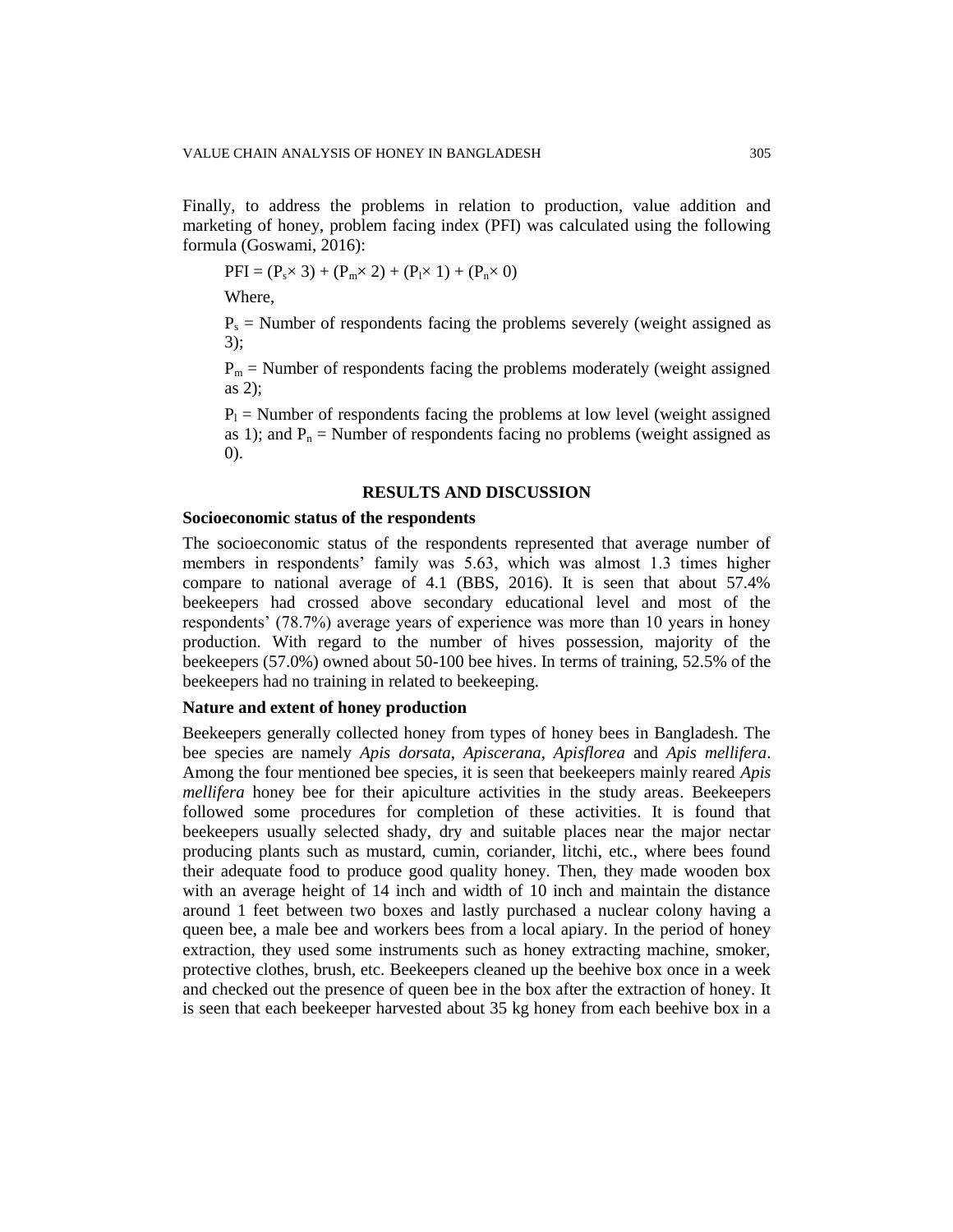year. The peak season of honey extraction lasts only six months (from November to April) in the study areas.

## **Profitability of beekeeping**

To determine the sustainability of beekeeping, it is necessary to analyze the profitability. It is apparent from Table 1 that the benefit cost ratio (BCR) was found as 1.83 which revealed that beekeeping was profitable. The current findings are similar with the earlier observations of (Bhattarai et al. 2020), in which the benefit cost ratio was found as to be 1.56 per hive.

Table 1. Profitability of beekeeping

| Items                                  | Amount (Tk./100 Boxes/Year) |
|----------------------------------------|-----------------------------|
| Total fixed cost (TFC)                 | 8000                        |
| Total variable cost (TVC)              | 675060                      |
| Total cost $(TC = TFC+TVC)$            | 683060                      |
| Total production (kg)                  | 5000                        |
| Price $(Tk./kg)$                       | 250                         |
| Gross return (GR)                      | 1250000                     |
| Gross margin $(GM = GR-TVC)$           | 574940                      |
| Net return (GR-TC)                     | 566940                      |
| Benefit cost ratio ( $BCR = GR + TC$ ) | 1.83                        |

## **Factors affecting adoption of honey production**

Table 2 presents the result of logit regression model. Six independent variables were identified as major determinants of adopting honey production by the beekeepers which were: age of household head, educational level of household head, farm size, non-farm income, training and farm income.

Table 2. Estimates of logistic regression of determinants of adopting honey production

| Variables                                      | Coefficient | Standard | Z       | P >  z | 95% Confidence |          |  |
|------------------------------------------------|-------------|----------|---------|--------|----------------|----------|--|
|                                                | $(\beta)$   | Error    |         |        |                | Interval |  |
| Constant                                       | 5.859       | 2.995    | 1.17    | 0.001  | 1.067          | 5.648    |  |
| Age of household head $(X_1)$                  | $-0.363***$ | 0.123    | $-2.95$ | 0.003  | $-0.605$       | $-0.121$ |  |
| Educational level of household<br>head $(X_2)$ | $0.068*$    | 0.219    | 0.31    | 0.075  | $-0.362$       | 0.499    |  |
| Farm size $(X_3)$                              | $-5.153*$   | 2.794    | $-1.84$ | 0.065  | 0.631          | 0.323    |  |
| Non-farm income $(X_4)$                        | $0.012**$   | 0.039    | 1.38    | 0.039  | 0.011          | 0.019    |  |
| Training $(X_5)$                               | 0.147       | 1.185    | 0.12    | 0.901  | $-2.176$       | 2.470    |  |
| Farm income $(X_6)$                            | $0.009***$  | 0.020    | 2.92    | 0.004  | $-0.002$       | 0.013    |  |

\*\*\* P<0.01, \*\* P<0.05, \* P<0.1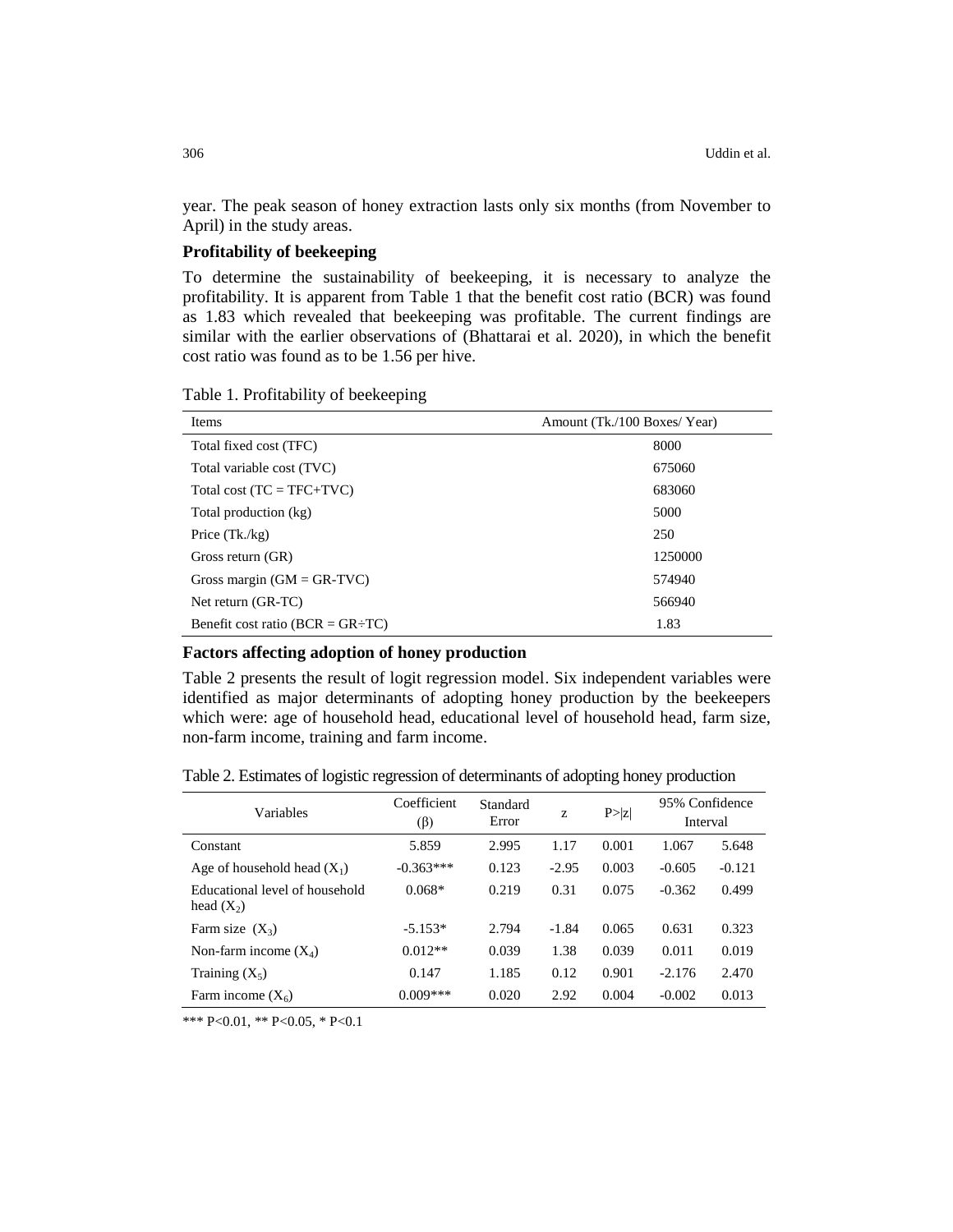It is depicted from the Table 2 that the estimated coefficient of educational level of household head, non-farm income and farm income were positive and significant at 10%, 5% and 1% level, respectively which implies that having higher level of education, more non-farm and farm income had higher probability of adopting honey production in the study area. Besides these factors, experience in beekeeping, apiary size, access to credit would also have significant influence on farmers' decision of adopting honey production (Mujuni et al., 2012).

## **Actors involved in the honey value chain**

Honey value chain describes the way in which the honey flows from its inception to ultimate users. Figure 1 depicts the activity of various actors' involved in honey value chain.

## **Input suppliers**

Input suppliers are the basic support service providers in the honey value chain. Input suppliers contribute for the foundation of the value chain and they comprise organizations and or individual entrepreneurs engaged in the construction and supply of beekeeping equipment to interested producers. They mostly focus on producing beehives along with other hive equipments. Inputs for beekeeping include beehive, bee veils, bee colonies, hive stands, gloves, hat, brush, smoker, medicines, supplementary feed (sugar) and honey extractors.

## **Producers (Beekeepers)**

Producers are the major actors in value chain who aggregate all the required inputs from different possible sources and manage them in an efficient way for high quality and quantity of honey production. It was found that average number of boxes of hive was 50. *Apis mellifera* is mostly reared and modern beehives have been in practice these days which are found to be more convenient and productive as compared to the traditional ones. About 35 kg of honey has been extracted at most from each beehive annually. Best quality honey obtained in winter season from mustard field. The peak season of honey growing lasts only six months (November to April). The beekeepers sell honey either directly to the local consumers or to the wholesalers or processors. Commission agents collected honey from the producers directly. There is no provision of grading, processing and labeling of the product at producer's point.

#### **Processors**

These are actors who collect crude honey at a farm get level from the producers then adding value through processing and supply honey to the commission agent and company.

## **Companies**

Around twenty local brands of honey are sold in the domestic market of Bangladesh. From these, Ayurvedia Pharma (AP Honey), Lichi Honey, Tropica Honey, Pran, Bengal Honey, Moti Modhu, Nahol Honey, Amber Honey, etc. are more popular brand. Various foreign brands of honey are also sold in the market of Bangladesh.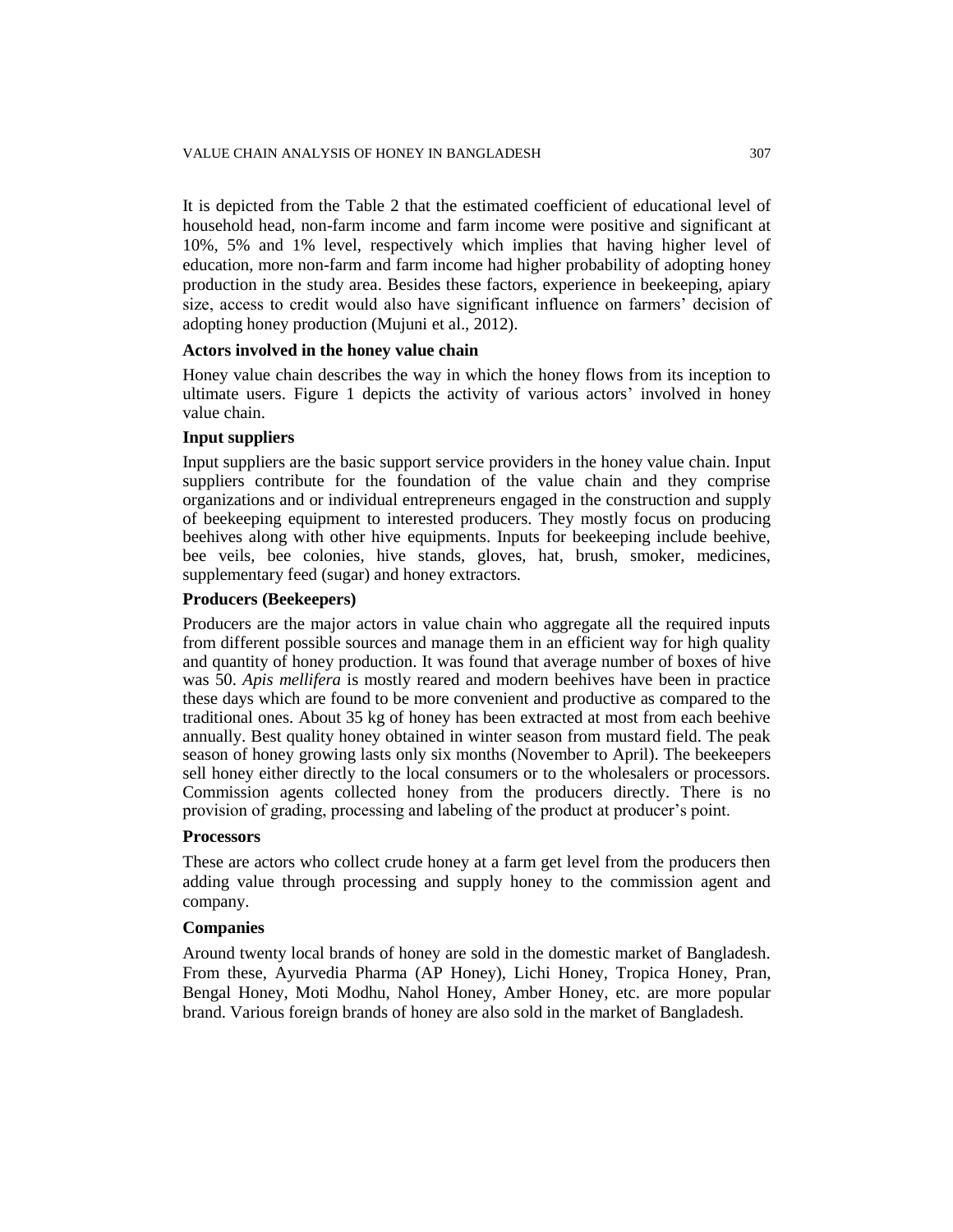

Figure 1. Value chain map of honey

Note: Values within the parentheses indicate percentage of the total value addition.

#### **Wholesalers**

These actors buy honey from producers at a large quantity and resell to other traders in a bulk. They contact with their regular producers and demand for the product. In most cases, they visit the producers themselves at the production site to buy honey. The wholesalers either sell honey directly to the consumers after packaging or they supply honey to retail shops and supermarkets after packaging. They have also storage facilities for storing the packed honey. Payment to producers is done through cash during the time of their visit.

## **Retailers**

Retailers are the value chain actors who buy the products from wholesalers or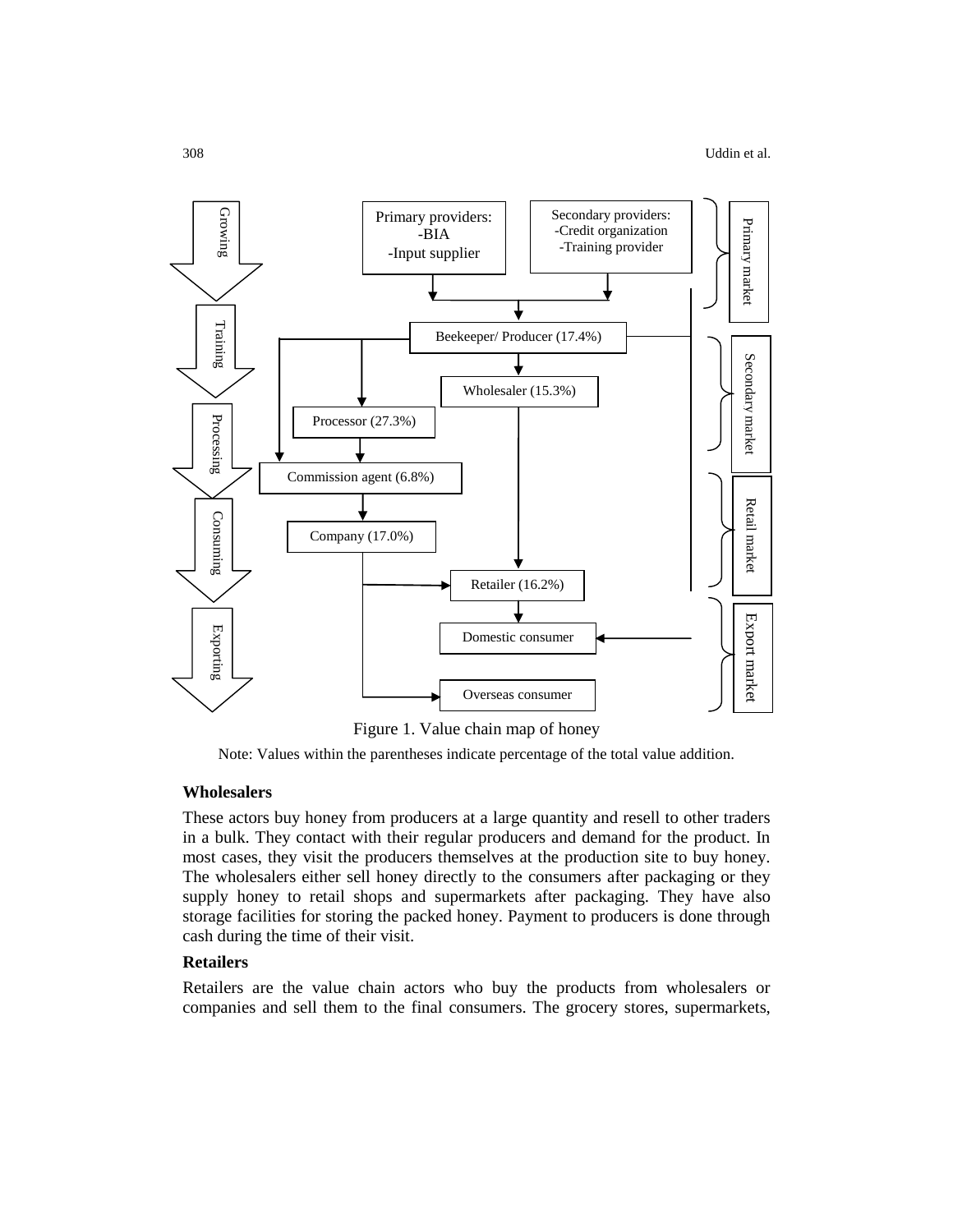shopping centers and ayurvedic shops are the major retailers prevalent in the market. Honey is packaged in plastic or glass jars of different weight, generally ranging from 100 grams to 1 kg and sold to the consumers.

#### **Consumers**

Consumers are the final value chain operators. The honey produced in the study area passes through different chain actors to reach on the hand of final consumers. There are two types of consumers who consume the honey produced in the study area. The first one is local consumers who buy crude or processed honey directly from producers and retailers shop. The second type of consumer is overseas consumers who buy exported honey.

#### **Value addition by different actors**

Table 3 reveals that the gross margin of beekeeper was Tk. 110 per kg honey. The marketing cost of beekeeper was Tk. 8 per kg honey. So, the value addition of beekeeper was Tk. 102 per kg. Likewise, the value addition of wholesaler, processor, commission agent, company and retailer were Tk. 90, Tk. 160, Tk. 40, Tk. 100 and Tk. 95, respectively. Total value addition by all the market actors was Tk. 587. Value addition was the highest by the processor which was 27.3%. It was followed by beekeeper (17.4%), company (17%), retailer (16.2%), wholesaler (15.3%) and commission agent (6.8%). The finding is similar with (Uddin et al., 2018) where the authors also found that value addition was the highest by the processor (53.9% and 53.7% for pangas and tilapia, respectively). On the other hand, producers' share (41.7%) was moderate which is considered as an indicator of increase in the efficiency of the marketing system in favor of the traders. It was also found that price spread Tk. 350 was very high which indicates the lower efficiency of the marketing system of honey.

#### **Livelihood status of beekeepers**

Engagement with different activities of beekeeping had a great impact on their livelihood. It is apparent from the table 4 that beekeepers' income was increased which improved overall socioeconomic condition and livelihood status. As the beekeepers were migratory, it is found that their self-managerial capability, social networking and efficiency were improved. Beekeepers affirmed that they have regular source of income from beekeeping and now are able to plan and buy inputs for other farming activities and paying school fees for their children. This means that their health condition, educational status, household stuff, etc. were enhanced though apiculture activities. Moreover, due to beekeeping, the least visible livelihood outcome was the pollination which tends to enhance crop yield and boost financial asset base.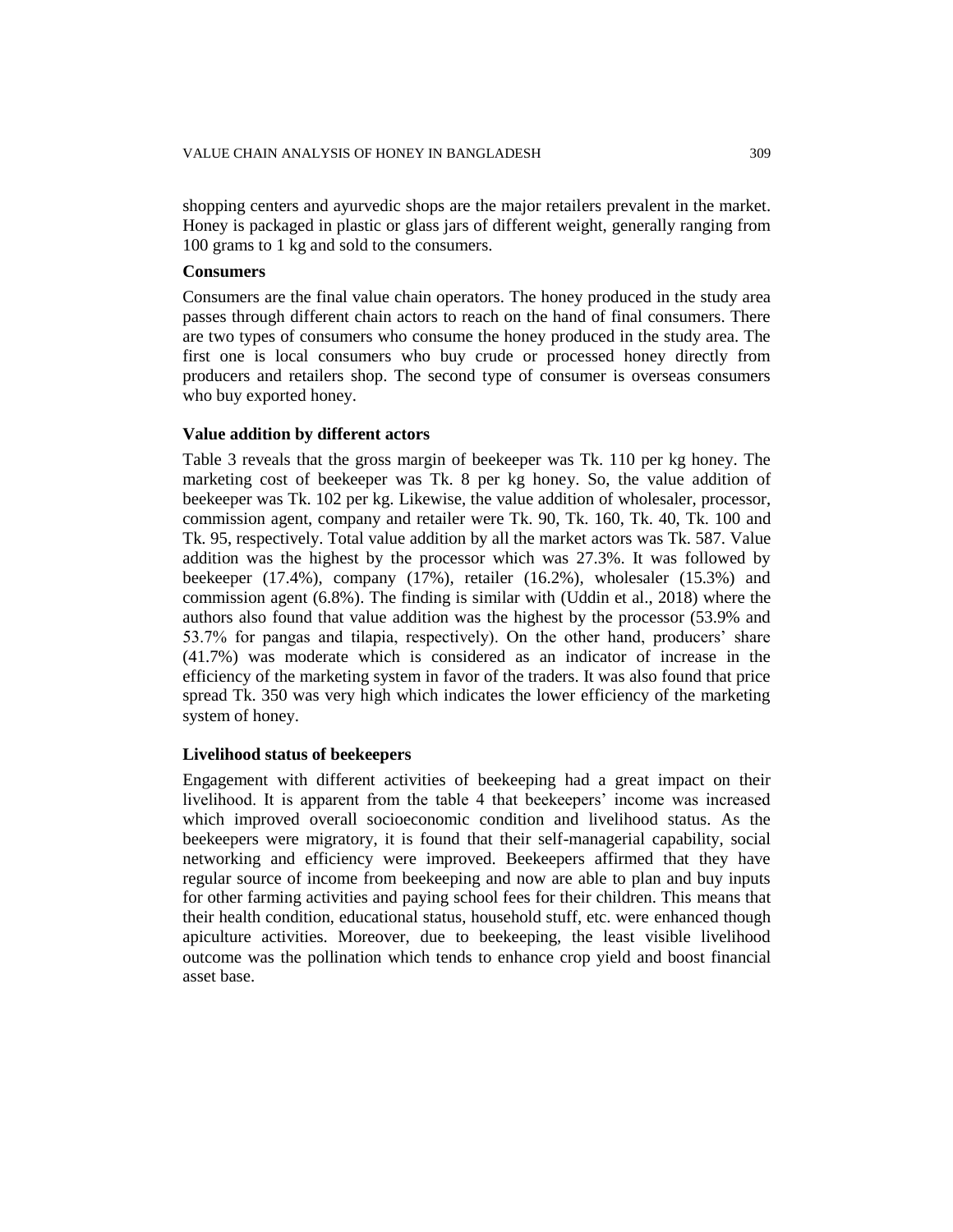|                                           | Market actors |            |            |                            |         |          |                         |
|-------------------------------------------|---------------|------------|------------|----------------------------|---------|----------|-------------------------|
| Particulars                               | Beekeeper     | Wholesaler | Processor  | <b>Commission</b><br>agent | Company | Retailer | Total value<br>addition |
| Production cost/ Purchase price (Tk./kg)  | 140           | 200        | 210        | 225                        | 250     | 500      |                         |
| Marketing cost (Tk./kg)                   | 8             | 10         | 40         | 10                         | 150     | 5        |                         |
| Sales price (Tk./kg)                      | 250           | 300        | 410        | 275                        | 500     | 600      |                         |
| Gross margin (Tk./kg)                     | 110           | 100        | <b>200</b> | 50                         | 250     | 100      |                         |
| Value addition (Tk./kg)                   | 102           | 90         | 160        | 40                         | 100     | 95       | 587                     |
| % of total value addition                 | 17.4          | 15.3       | 27.3       | 6.8                        | 17      | 16.2     | 100                     |
| Producers' share to consumers'            |               |            |            |                            |         |          |                         |
| Producers' sale price (Tk./kg)            |               |            |            |                            |         | 250      |                         |
| Consumers' purchase price (Tk./kg)        |               |            |            |                            |         | 600      |                         |
| Price spread (Tk./kg)                     |               |            |            |                            |         | 350      |                         |
| Producers' share to consumers' Tk. (in %) |               |            |            |                            |         | 41.7     |                         |

# Table 3. Value addition of honey value chain actors

# Table 4. Perceived livelihood status of beekeepers in the study area

| Response<br>Asset category    |                 |              | Asset            |                 | Response |                |          |
|-------------------------------|-----------------|--------------|------------------|-----------------|----------|----------------|----------|
|                               | Increase        | Decrease     | Constant         | category        | Increase | Decrease       | Constant |
| Human capital                 |                 |              | Physical capital |                 |          |                |          |
| Health                        | 77              | 3            | 20               | <b>Building</b> | 11       | 5              | 84       |
| Education                     | 89              | $\mathbf{0}$ | 11               | Tin roof        | 50       | $\overline{c}$ | 48       |
| Training                      | 47              | 1            | 52               | Tube well       | 35       | $\Omega$       | 65       |
| Knowledge/<br>Efficiency      | 90              | $\mathbf{0}$ | 10               | Paka toilet     | 27       | $\overline{0}$ | 73       |
| Access to<br>information      | 55              | 5            | 40               | Electric fan    | 69       | 1              | 30       |
|                               | Natural capital |              |                  | Motorcycle      | 33       | $\overline{c}$ | 65       |
| Cultivable land               | 9               | 6            | 85               | Radio/TV        | 72       | $\theta$       | 28       |
| Using open water<br>resources | $\overline{0}$  | $\mathbf{0}$ | 100              | Chair/Table     | 87       | $\overline{0}$ | 13       |
| Forests                       | $\Omega$        | $\mathbf{0}$ | 100              | Mobile phone    | 78       | $\theta$       | 22       |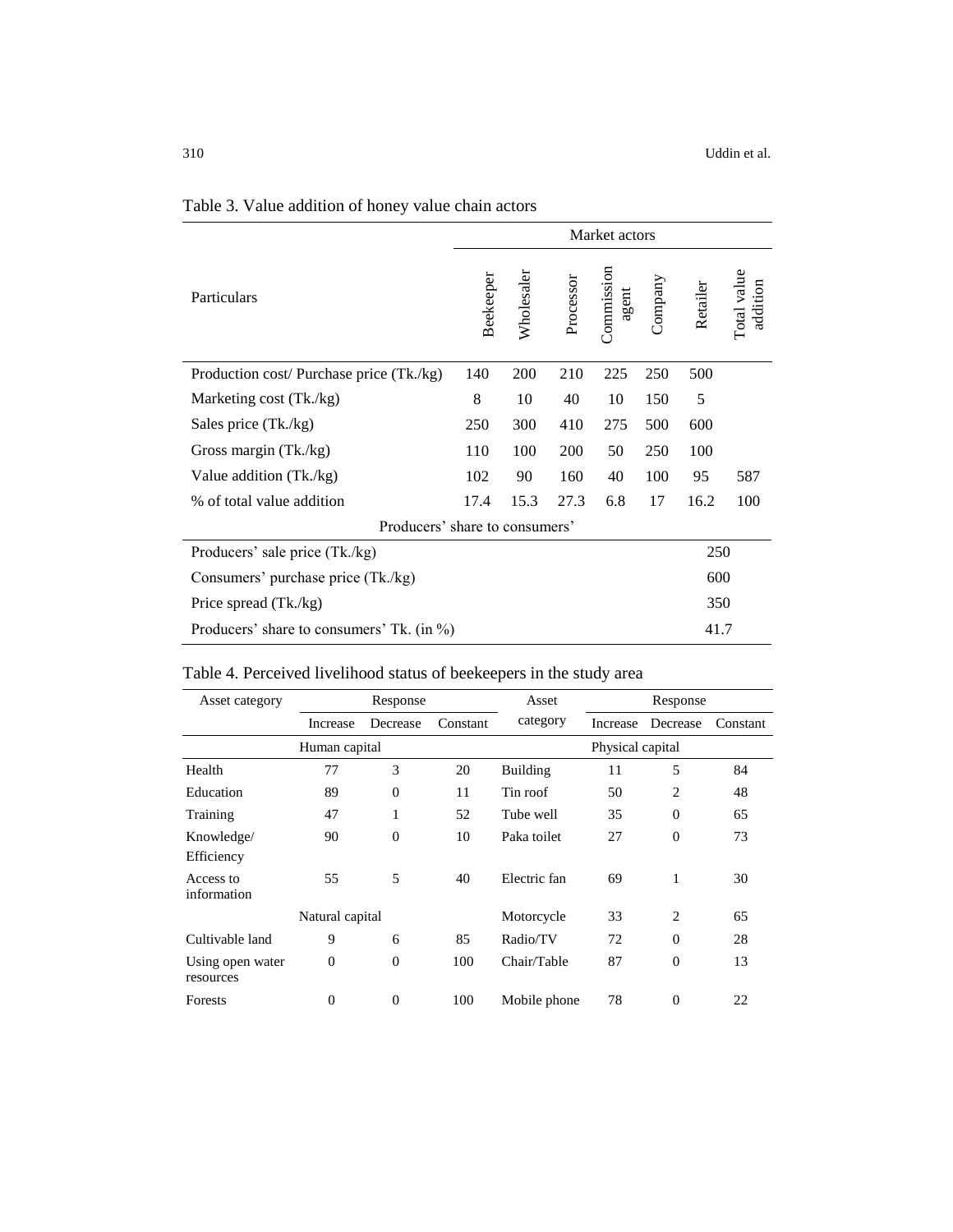#### VALUE CHAIN ANALYSIS OF HONEY IN BANGLADESH 311

| Asset category<br>Response    |          | Asset          | Response |                                |                   |          |          |
|-------------------------------|----------|----------------|----------|--------------------------------|-------------------|----------|----------|
|                               | Increase | Decrease       | Constant | category                       | Increase          | Decrease | Constant |
|                               |          | Social capital |          | Shop                           | 12                |          | 87       |
| Involved in social<br>group   | 49       | 8              | 43       | Refrigerator                   | 26                | $\theta$ | 74       |
| Political<br>involvement      | 67       | $\overline{4}$ | 29       |                                | Financial capital |          |          |
| Self-managerial<br>capability | 86       | 2              | 12       | Cash in hand                   | 86                | 2        | 12       |
| Social<br>access/network      | 70       | 9              | 21       | Cash at bank/<br>Liquid assets | 44                | 3        | 53       |
|                               |          |                |          | Remittance/<br>Donation        | $\overline{c}$    | 1        | 97       |

### **SWOT analysis on honey value chain**

SWOT analysis on honey value chain reveals that the major strength was favorable environment for beekeeping (stated by 100% respondents). As major weakness, 95% respondents gave opinion about inadequate market infrastructure. The major opportunities included high demand in domestic market as well as international market (according to 100% respondents). All the respondents (100%) identified dominancy of middleman in the market as serious threat (Table 5). The results are supported by (Bhandari and Kattel, 2020) where the authors identified favorable climatic conditions as the major strength, dominancy of traditional hives as the major weakness, high demand of unprocessed honey as the major opportunity and monocropping as the major threats of honey value chain in Nepal.

| Strengths                                                                                                         | $%$ of<br>responses | Weakness                                                                     | $%$ of<br>responses |
|-------------------------------------------------------------------------------------------------------------------|---------------------|------------------------------------------------------------------------------|---------------------|
| Honey has social acceptance as<br>food and medicinal product                                                      | 95                  | Lack of testing and quality<br>control facilities.                           | 70                  |
| Favorable environment for<br>beekeeping                                                                           | 100                 | Inadequate market<br>infrastructure                                          | 95                  |
| Bees can be helpful to increase<br>agricultural production through<br>pollination.                                | 90                  | Lack of access to financial<br>services                                      | 90                  |
| Availability of technical and<br>economic support from<br>government as well as non-<br>government organizations. | 50                  | Lack of knowledge about<br>colony size, stocking rate,<br>disease and pests. | 90                  |

| Table 5. SWOT analysis on honey value chain |  |  |
|---------------------------------------------|--|--|
|                                             |  |  |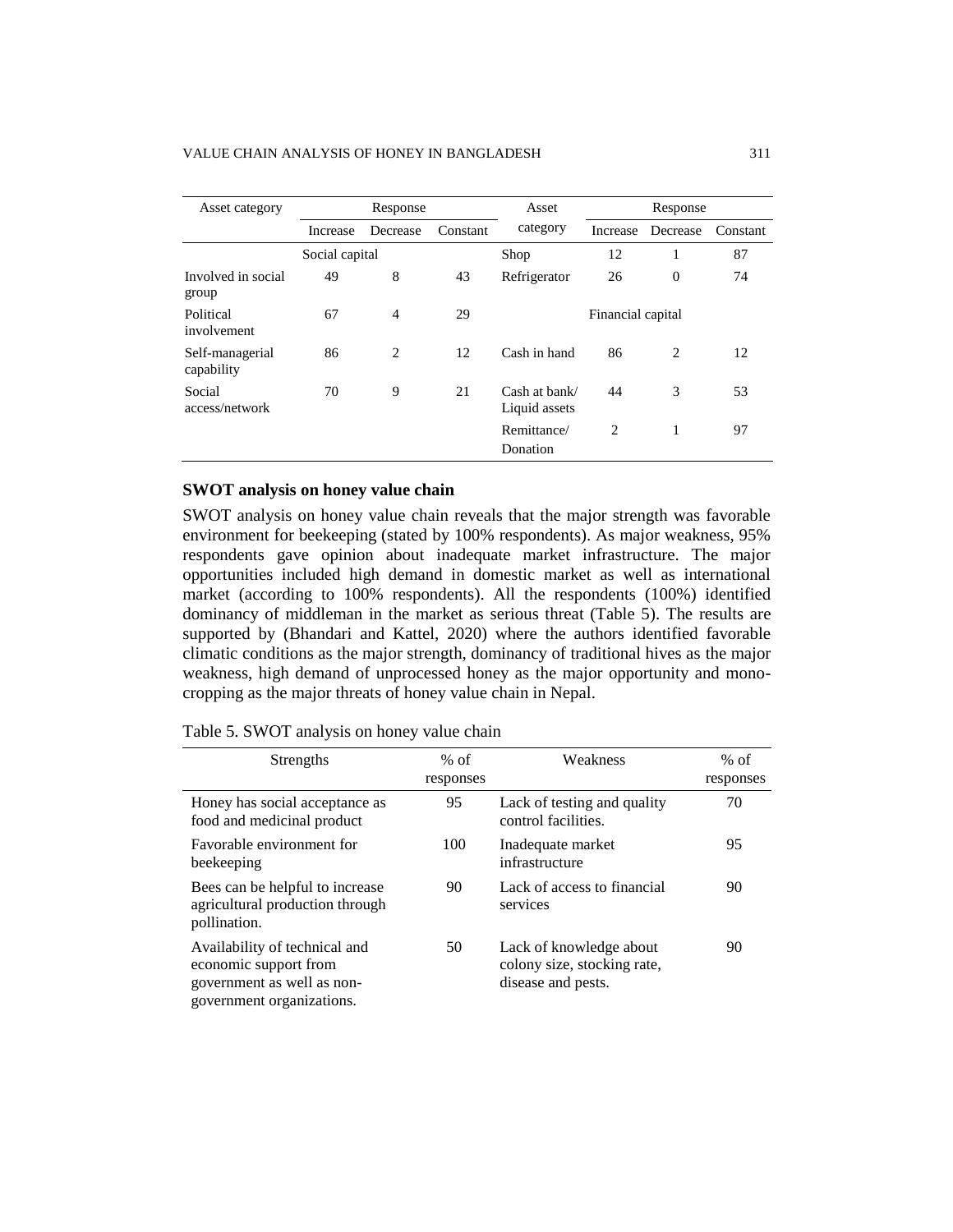| Strengths                                                                                  | $%$ of    | Weakness                                                           | $%$ of    |
|--------------------------------------------------------------------------------------------|-----------|--------------------------------------------------------------------|-----------|
|                                                                                            | responses |                                                                    | responses |
| Opportunities                                                                              | $%$ of    | <b>Threats</b>                                                     | $%$ of    |
|                                                                                            | responses |                                                                    | responses |
| High demand in domestic market                                                             | 100       | Dominancy of middleman in                                          | 100       |
| as well as international market                                                            |           | the market                                                         |           |
| Diversified business development<br>like wax, bee colony, queen and<br>beehives production | 90        | Large number of retailers<br>who present themselves as<br>producer | 95        |
| High employment opportunities                                                              | 70        | Traditional marketing system                                       | 90        |

## **Problems related to production, value addition and marketing of honey value chain**

As shown in table 6, most of the beekeepers commented that lack of credit, migration from one place to another and higher price of inputs were the major input and production related problems in apiculture activities. In response to product price/ marketing related problems, it is found that lower price at the honey flow season was the main constraint in beekeeping. Furthermore, lack of preservation and processing facilities were the main hindrance in case of value addition of honey value chain in the study areas. The present findings seem to be consistent with Goshme and Ayele (2020) where authors found that pests, disease and predators, shortage of bee forage, absconding, shortage of equipment, poor management practices were the constraints of honey production in Ethiopia.

|                                                           |               |      | Rank           |                        |            |       |  |  |  |
|-----------------------------------------------------------|---------------|------|----------------|------------------------|------------|-------|--|--|--|
| Name of the problems                                      | <b>Severe</b> |      |                | Moderat Low Not at all | <b>PFI</b> | order |  |  |  |
|                                                           | (3)           | e(2) | (1)            | (0)                    |            |       |  |  |  |
| Input and production related problems                     |               |      |                |                        |            |       |  |  |  |
| Lack of credit                                            | 58            | 3    | $\theta$       | $\theta$               | 180        |       |  |  |  |
| Migration from one place to another                       | 55            | 4    | $\overline{2}$ | $\theta$               | 175        | 2     |  |  |  |
| Higher price of inputs                                    | 50            | 6    | $\overline{4}$ | 1                      | 166        | 3     |  |  |  |
| Attack of pest and disease                                | 41            | 12   | 8              | $\theta$               | 155        | 4     |  |  |  |
| Lack of scientific knowledge<br>and<br>training           | 37            | 10   | 9              | 5                      | 140        | 5     |  |  |  |
| Ignorance of the farmers as bees are<br>harmful for crops | 33            | 15   | 9              | $\overline{4}$         | 138        | 6     |  |  |  |
| Product price/ marketing related problems                 |               |      |                |                        |            |       |  |  |  |

Table 6. Ranking problems associated with honey value chain in the study area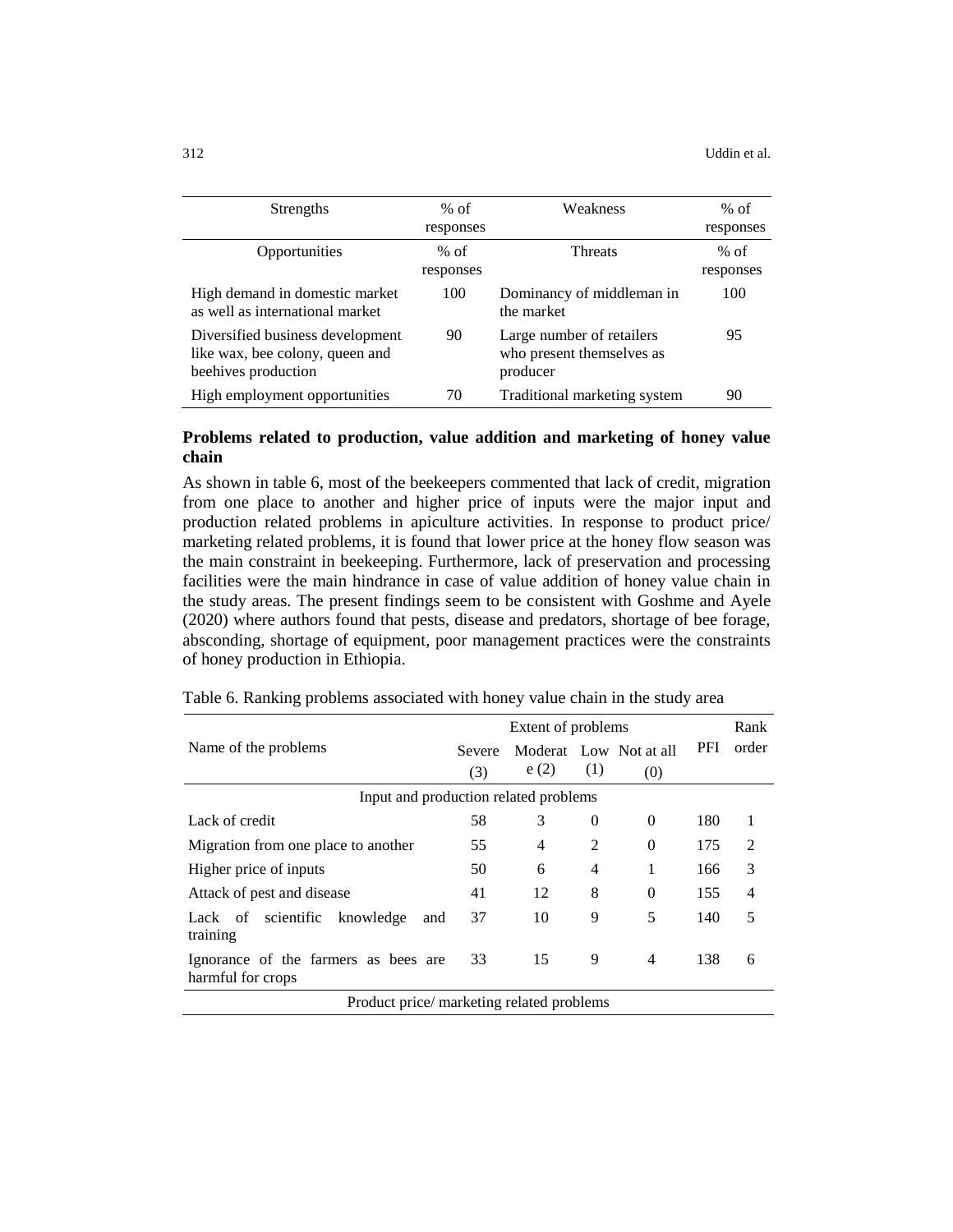|                                                           | Extent of problems |      |                |                               |      | Rank           |
|-----------------------------------------------------------|--------------------|------|----------------|-------------------------------|------|----------------|
| Name of the problems                                      | Severe<br>(3)      | e(2) | (1)            | Moderat Low Not at all<br>(0) | PFI. | order          |
| Lower price at the honey flow season                      | 59                 | 9    | $\overline{4}$ | $\Omega$                      | 199  | 1              |
| Importation of honey                                      | 57                 | 8    | 6              | 1                             | 193  | $\overline{2}$ |
| Influences of powerful intermediaries                     | 48                 | 16   | 7              | 1                             | 183  | 3              |
| Value addition and quality related problems               |                    |      |                |                               |      |                |
| Lack of preservation and processing<br>facilities         | 56                 | 14   | $\mathfrak{D}$ | $\Omega$                      | 198  | 1              |
| skills<br>grading<br>in<br>Inadequate<br>and<br>packaging | 38                 | 21   | 9              | 4                             | 165  | $\mathfrak{D}$ |
| Lack of knowledge about byproduct of<br>honey             | 46                 | 12   | 2              | 12                            | 164  | 3              |

#### **CONCLUSION**

The study concludes that honey production has enormous opportunities to boost the livelihood enhancement of the stakeholders. Though *Apis mellifera* was found as the major honey bee reared by the beekeepers, the honey production could be expanded with more rearing to other bee species at large scale. The study exposed that processors added the highest value of total value addition among the value chain actors involved in honey value chain. Lack of credit, lower price of honey at the honey flow season, and lack of preservation and processing facilities were the main problems for value chain of honey. Considering the findings of the study, some essential policy recommendations have been arisen which are: contract based cooperative groups should be established, proper preservation and processing facilities should be ensured. Moreover, government and non-government organizations should provide scientific and technical assistance to encourage chain actors in order to develop honey farming as a commercial venture.

#### **ACKNOWLEDGEMENT**

The authors express gratefulness to Bangladesh Agricultural University Research System (BAURES) for funding to conduct this research.

#### **REFERENCES**

- Acharya, S.S. and Agarwal, N.L. (1987). Agricultural Marketing in India, Oxford and IBH Publishing Co. Pvt. Ltd. 66, Janpath, New Delhi.
- Amin, M.R., Nishat, M.J.A. and Ghosh, P. (2019). Apiculture for sustainable agriculture: Bangladesh perspective. *Bangladesh Journal of Ecology*, 1(1): 47-52.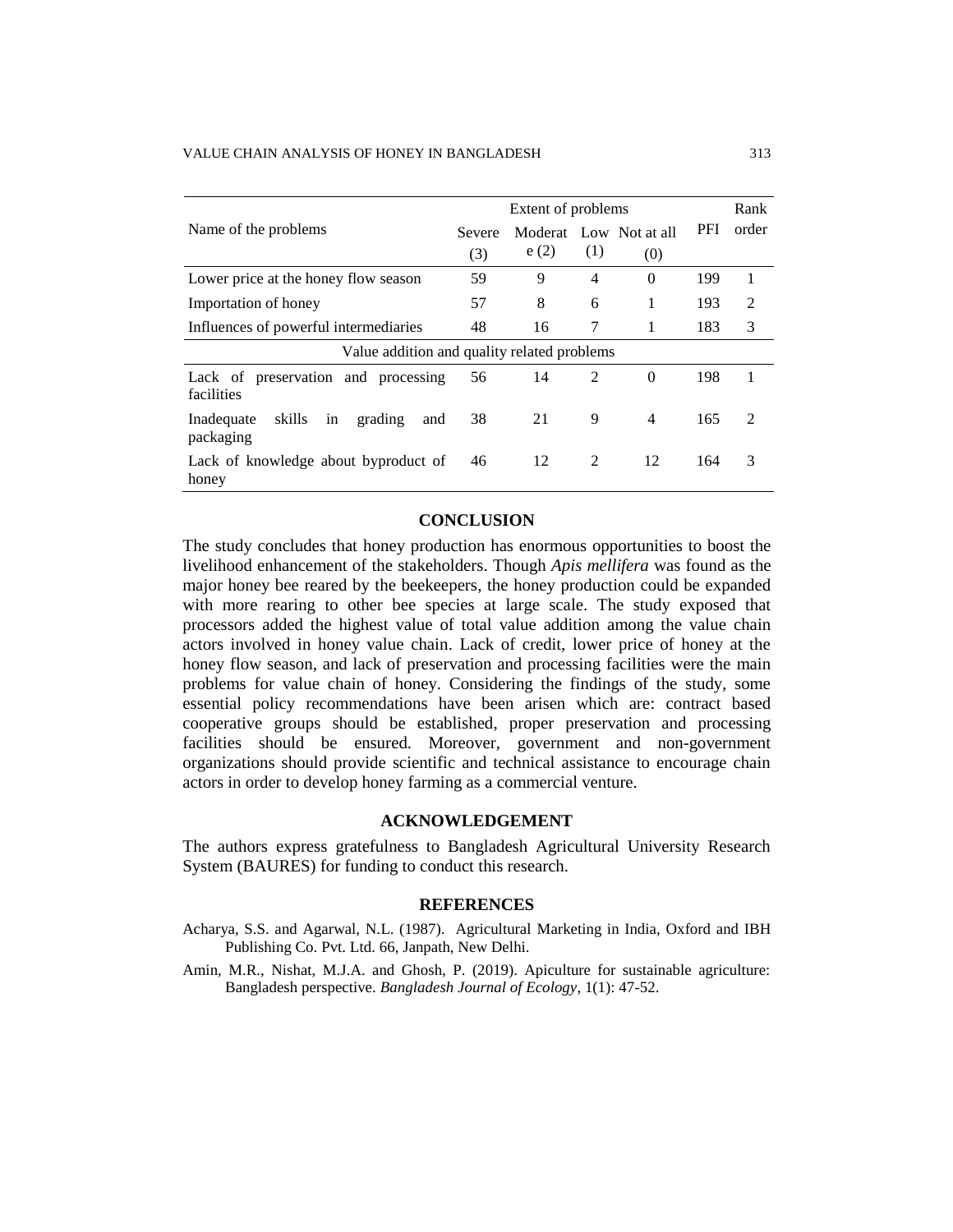- BBS. (2018). The Yearbook of Agricultural Statistics, Ministry of Planning, Government of the People's Republic of Bangladesh, Dhaka.
- BBS. (2016). Household Income and Expenditure Survey, Ministry of Planning, Government of the People's Republic of Bangladesh, Dhaka.
- Bhandari, P.L. and Kattel, R.R. (2020). Value chain analysis of honey sub-sector in Nepal. *International Journal of Applied Science Biotechnology,*8(1): 83-95.
- Bhattarai, S., Pandey, S.R., Bhattarai, S.K., Karn, R., Gurung, S., Chapain, A., Bhatta, S. and Dutta, J.P. (2020). Value chain analysis of honey bee (*Apis mellifera*) products in Chitwan, Nepal. *[Azarian Journal of Agriculture](http://azarianjournals.ir/)*, 7(1): 26-35.
- DFID. (2000). Livelihood assessment of communities and households and technical assistance of aquaculture technologies and methods, Department for International Development, Dhaka.
- Dillon, J.L. and Hardekar, J.B. (1993). Farm management research for small farmers' development. Food and Agricultural Organization of the United Nations, Rome, Italy.
- Furuholt, B. and Matotay, E. (2011). The developmental contribution from mobile phones across the agricultural value chain in rural Africa. *The Electronic Journal of Information Systems in Developing Countries,* 48(1): 1-16.
- Goshme, D. and Ayele, T. (2020). Constraints of honey production and marketing in Ethiopia: A review. *Agricultural Reviews*, 41(4): 393-397.
- Goswami, A. (2016). Financial profitability and value chain analysis of pangas in a selected area of Mymensingh district. Master of Science Thesis, Department of Agricultural Economics, Bangladesh Agricultural University, Mymensingh.
- Gujarati, D.N. (2003). Basic Econometrics. 4<sup>th</sup> edition, McGraw-Hill, New York. Pp. 553-555.
- ICIMOD. (2015). Sustainable livelihoods in the Kailash sacred landscape: promotion of the chyura honey value chain in India. International Centre for Integrated Mountain Development, Kathmandu, Nepal.
- Islam, M.R., Chhay, L., Mian, M.M. and Nasry, A.A.N.B. (2015). The financial analysis of apiculture profitability in Bangladesh. *Asian Journal of Agricultural Extension, Economics and Sociology*, 9(2): 1-8.
- Kaplinsky, R. and Morris, M. (2001). A handbook for value chain research. International Development Research Centre, Ottawa, Canada.
- Klein, A.M., Vaissiere, B.E., Cane, J.H., Ingolf, S.D., Cunningham, S.A., Kremen, C. and Tscharntke, T. (2007). Importance of pollinators in changing landscapes for world crops. Proceedings of the Royal Society B. *Biological Sciences*, 274(1608): 303-313.
- Moniruzzaman, M. and Rahman, M.S. (2009). Prospects of beekeeping in Bangladesh. *Journal of Bangladesh Agricultural University,* 7(1): 109-116.
- Mujuni, A., Natukunda, K. and Kugonza, D.R. (2012). Factors affecting the adoption of beekeeping and associated technologies in Bushenyi district, Western Uganda. *Livestock Research for Rural Development*, 24 (8): 133.
- Shrestha, S., Pandey, B. and Mishra, B.P. (2017). Honey value chain analysis a case study of Gahate village, Lamjung district of Nepal. *International Journal of Multidisciplinary Research and Development*, 4(6): 107-112.